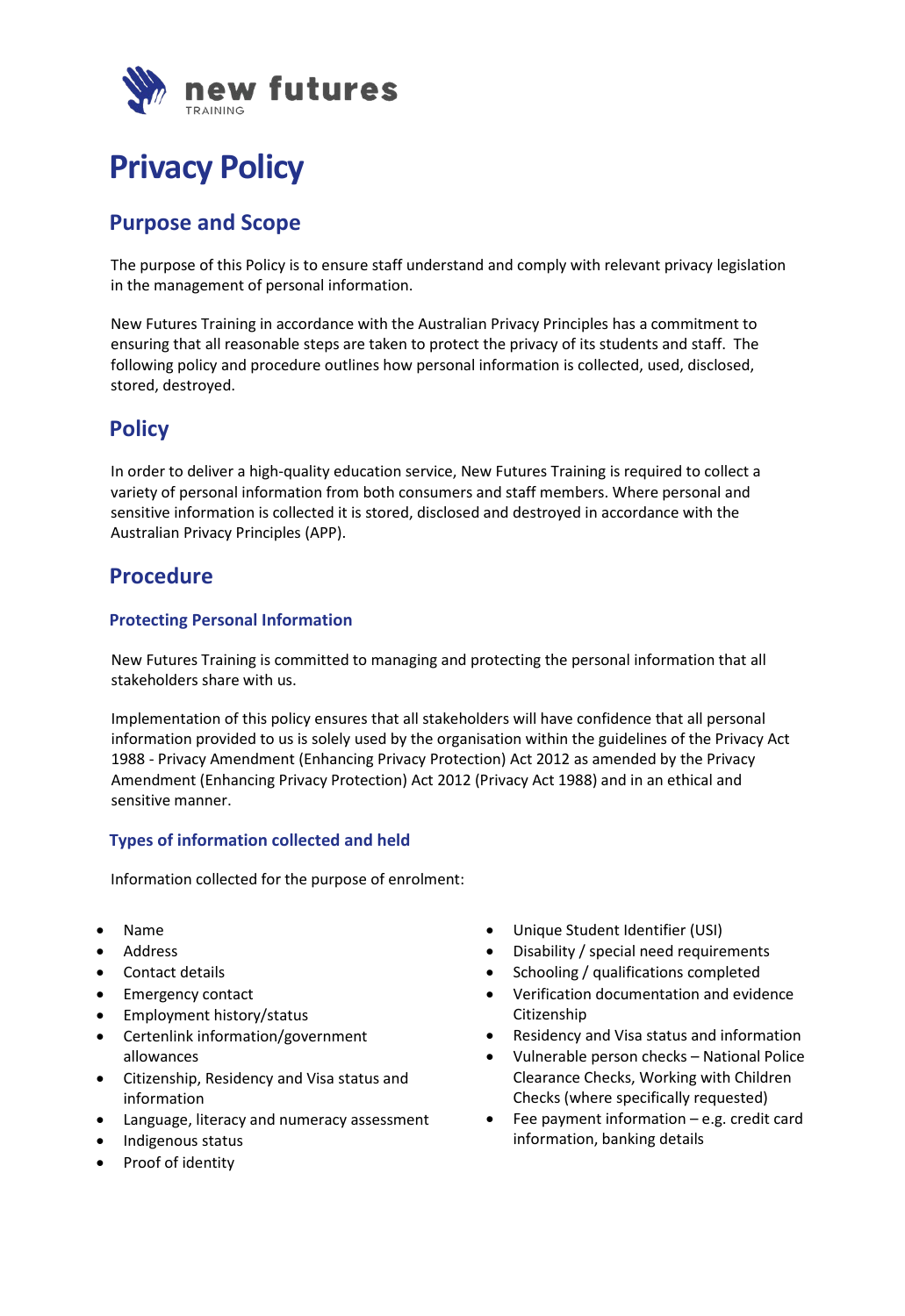#### **Collection**

- 1. New Futures Training will collect personal information:
	- a. Only if the information is necessary for one or more of its functions or activities;
	- b. Wherever possible, collect the information directly from the individual concerned;
	- c. Only by lawful and fair means and not in an intrusive way.
	- d. Tell people that their information is being collected, why it is being collected and how it is to be used (Privacy statement of enrolment form)
- 2. In collecting personal information about an individual, all reasonable steps will be taken to ensure that the individual is aware of:
	- a. New Futures Training's full legal entity, TOID and contact details;
	- b. The fact that he or she is entitled to access their information;
	- c. The purposes for which the information is collected;
	- d. To whom (or the types of individuals or organisations to which) New Futures Training is required to disclose the information;
	- e. Any law that requires the particular information to be collected; and
	- f. The main consequences (if any) for the individual if all or part of the information is not provided.
- 3. If it is reasonable and practicable to do so, New Futures Training will collect personal information about an individual only from that individual. However, there will be instances where information needs to be sought for other sources, e.g. references for employment purposes; results data for prospective students, verification of formal qualifications of staff and students etc. In such instances New Futures Training will take reasonable steps to ensure that the individual is or has been made aware of the matters listed in this Policy.
- 4. Persons using our websites may do so aware that the sites do not collect information of a personal nature from such visits.

Information submitted digitally to our organisation (i.e. electronic data, using an electronic form or application or by sending an email) is collected and used for the nominated purpose only.

New Futures Training has the following privacy statement:

- a. The Student Privacy Notice (see below);
- b. If the information to be collected is not covered by one of the above privacy statements, a specific privacy collection statement must be drafted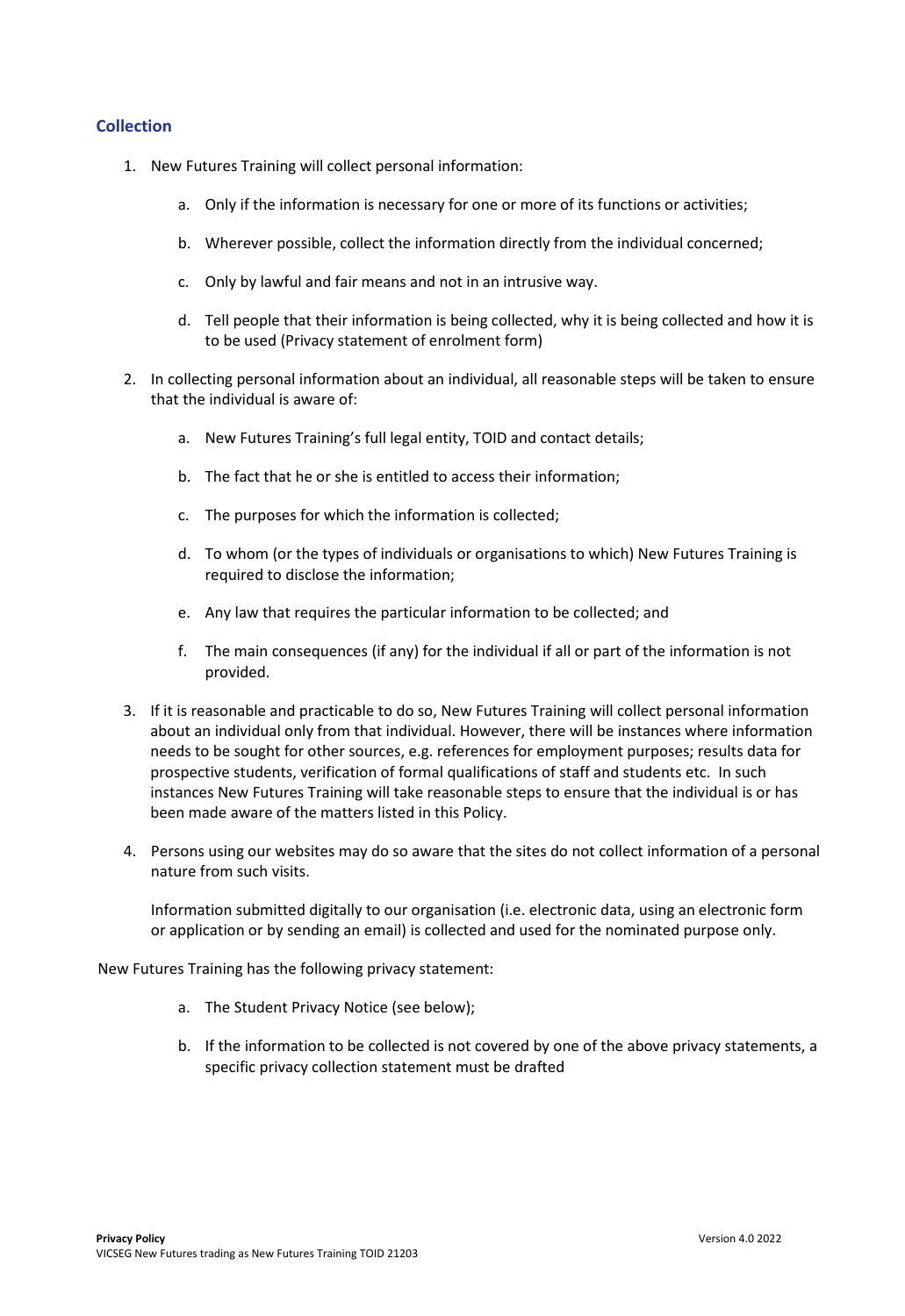# **Use and Disclosure**

- 1. New Futures Training acknowledges that individuals provide personal information to it on a voluntary basis to assist us to administer and provide quality service and outcomes on their behalf.
- 2. Use of student details, including student contact details, is consistent with the Student Enrolment Privacy Notice. (Victorian VET Student Statistical Collection Guidelines). This is a standard privacy notice provided for inclusion in all enrolment forms, which advises students as to how their data may be supplied to and used by the Department.
- 3. New Futures Training will use contact details to assist in the administration of its services.
- 4. New Futures Training will not disclose personal information to an external company or third party without prior written permission from the individual. An instance where this may apply is where a student or trainee or potential student or trainee is in a placement with a Host or Work Experience Employer.
- 5. Personal information will not be sold to anyone and will not be used for promotions independent of New Futures Training.
- 6. If there is no longer any legitimate purpose for retaining personal information, and within Records Management Legislative compliance, it will be securely destroyed.
- 7. Unless it has the prior consent of an individual, New Futures Training will not use or disclose personal information about that individual for a purpose (the secondary purpose) other than the primary purposes of collection unless it is believed that the use of that information is necessary to prevent:
	- a. A serious and imminent threat to an individual's life, health, safety or welfare;
	- b. A serious threat to public health, public safety or public welfare;
	- c. Unlawful activity
	- d. The misuse of the public revenue or government funding;
	- e. Seriously improper conduct.
- 8. Any disclosure can only be made by authority of the Executive Director.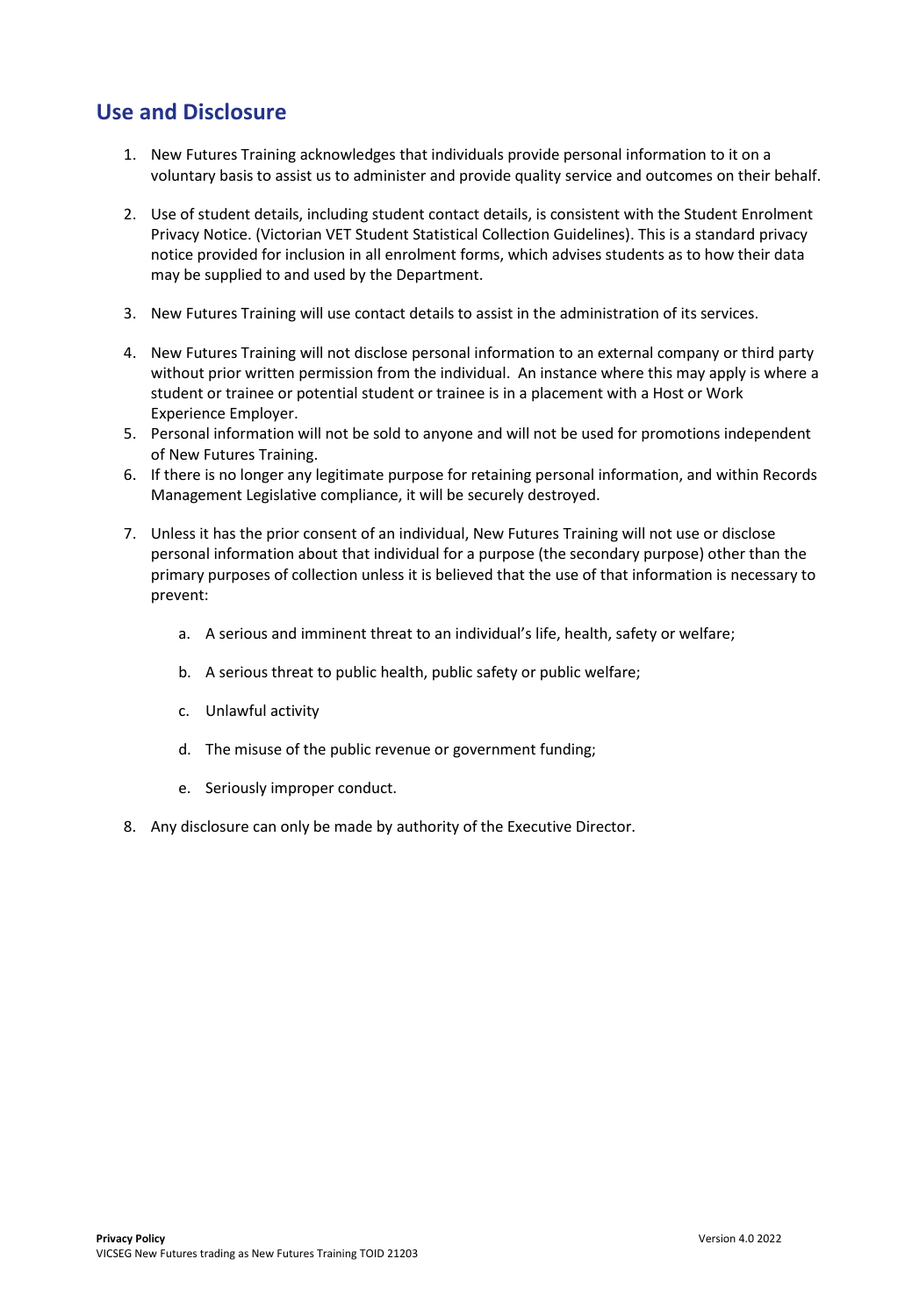# **Security of Student USI information**

Once NFT receives information from you, the information is maintained in a secure environment. Student personal information will not be released unless the law permits it or your permission is granted.

We take reasonable steps to ensure student personal information is protected from misuse and loss and from unauthorised access, modification or disclosure. We may hold student information in either electronic or hard copy form.

NFT does not apply for USI on behalf of students, however in accordance with Section 11 of the Student Identifiers Act 2014 Cth (SI Act), in an unlikely event of applying for USI on behalf of students, we will securely destroy personal information which we collect from student solely for the purpose of applying for a USI as soon as practicable after the USI application has been made or the information is no longer needed for that purpose, unless we are required by or under any law to retain it.

#### **How to contact us about a possible breach of privacy**

You may also make a complaint to the Information Commissioner about an interference with privacy pursuant to the Privacy Act, which includes the following:

• misuse or interference of or unauthorised collection, use, access, modification or disclosureof USIs; and a failure by NFT to destroy personal information collected from student only for the purpose of applying for a USI on your behalf.

### **Data Quality**

New Futures Training will take every reasonable step to make sure that the personal information it collects uses or discloses is accurate, complete and up to date.

### **Data Security**

New Futures Training will take every reasonable step to:

- a) Protect the personal information it holds from misuse and loss and from unauthorised access, modification or disclosure.
- b) Destroy or permanently de-identify personal information if it is no longer needed for any purpose. Under following **RELEVANT REGULATORY STANDARDS AND LEGISLATIONS:**
	- *the Public Records Act 1973*
	- *Skills First VET Funding Contract*
	- *AQTF Standard 2 (2.6),AQTF Standard 3 (3.4), AQTF Condition 2*
	- *VRQA Guidelines for VET providers*

New Futures Training is required to keep full and accurate records and implement a record disposal program. Destruction of personal information will be carried out in accordance with New Futures Training's Records Management Policy and Procedures.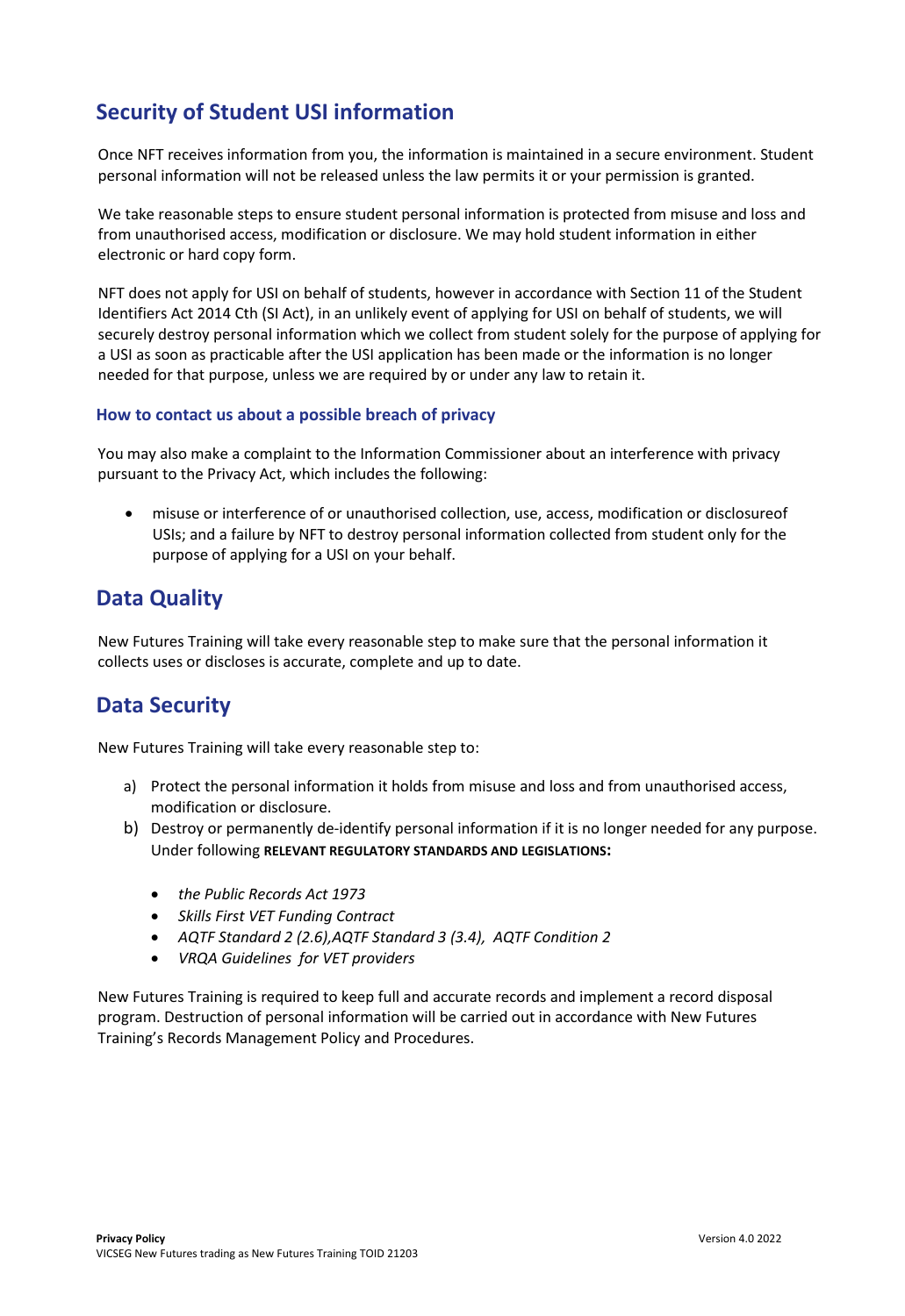### **Openness**

- 1. New Futures Training will make this Policy available to anyone who asks for it.
- 2. On request, New Futures Training will take reasonable steps to let the person know, what sort of personal information it holds, for what purposes, and how it collects, holds, uses and discloses that information.

#### **Access and Correction**

- 1. If New Futures Training holds personal information about an individual, it will provide the individual with access to the information on request by the individual, except to the extent that:
- 2. Providing access would pose a serious and imminent threat to the life or health of any individual; or
- 3. Providing access would have an unreasonable impact on the privacy of other individuals; or
- 4. The request for access is frivolous or vexatious; or
- 5. The information relates to existing legal proceedings between New Futures Training and the individual, and the information would not be accessible by the process of discovery or subpoena in those proceedings; or
- 6. Providing access would reveal the intentions of New Futures Training in relation to negotiations with the individual in such a way as to prejudice those negotiations; or
- 7. Providing access would be unlawful; or
- 8. Denying access is required or authorised by or under law; or
- 9. Providing access would be likely to prejudice an investigation of possible unlawful activity; or
- 10. Providing access would be likely to prejudice:
	- a. The prevention, detection, investigation, prosecution or punishment of criminal offences or beaches of a law imposing a penalty or sanction; or
	- b. The enforcement of laws relating to the confiscation of the proceeds of crime; or
	- c. The protection of public revenue; or
	- d. The prevention, detection, investigation or remedying of seriously improper conduct; or
	- e. The preparation for or conduct of, proceedings before any court or tribunal, or implementation of its orders by or on behalf of a law enforcement agency.
- 11. If New Futures Training holds personal information about an individual and the individual is able to establish that the information is not accurate, complete and up to date, New Futures Training will immediately correct the information so that it is accurate, complete and up to date.
- 12. New Futures Training will provide reasons for denial of access or a refusal to correct personal information.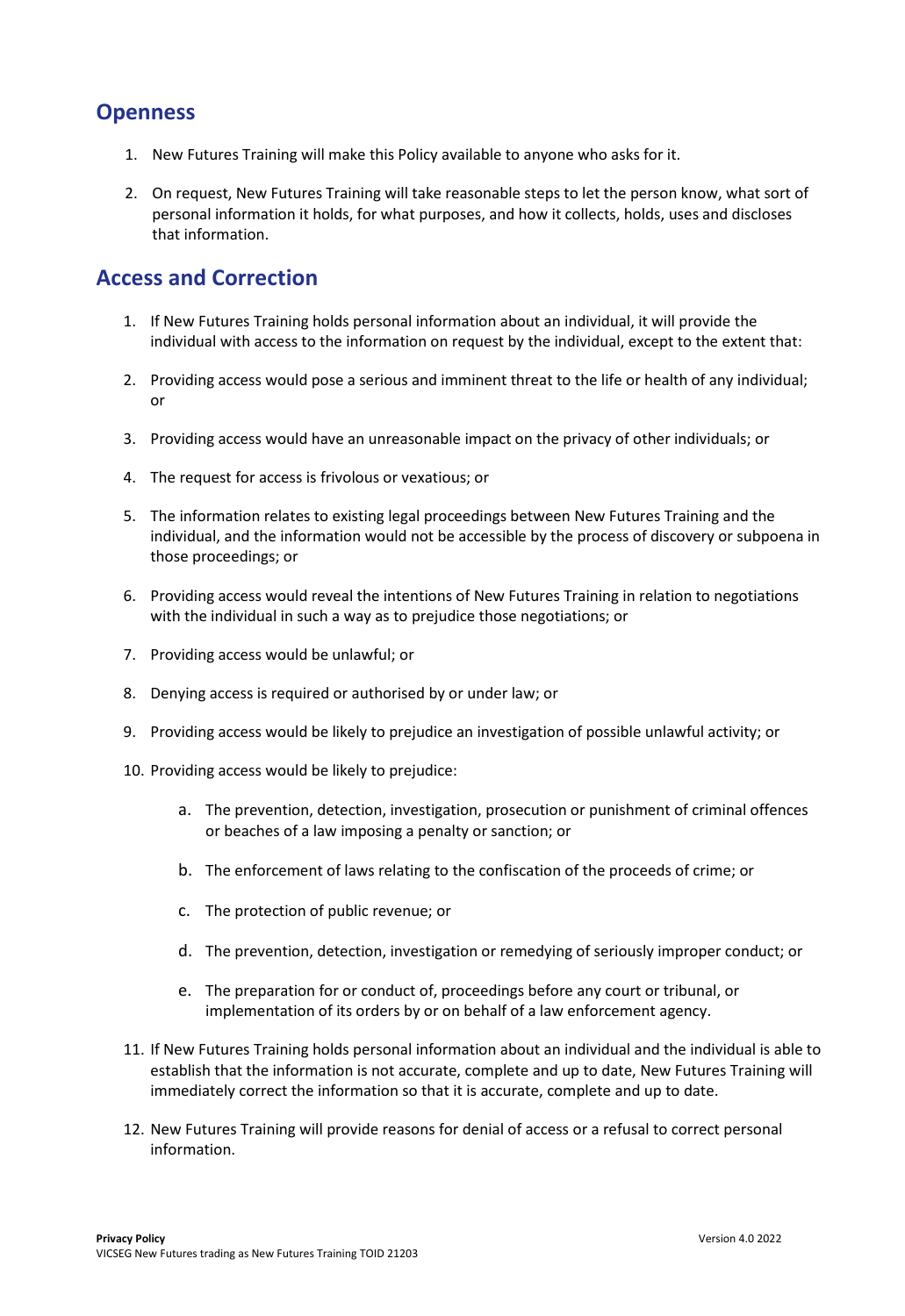- 13. If an individual requests access to, or the correction of, personal information held by New Futures Training, it will:
	- a. Provide access, or reasons for the denial of access; or
	- b. Correct the personal information, or provide reasons for the refusal to correct the personal information; or
	- c. Provide reasons for the delay in responding to the request for access to or for the correction of personal information as soon as practicable, but no later than fourteen (14) days after receiving the request.
- 14. Nothing in these principles applies to the personal information contained in a document which would be subject to the provisions of the Freedom of Information Act 1992 ("FOI Act").
- 15. If a person requires access to such a document then they must make an application under the FOI Act. Access and correction of any errors will then be determined by the FOI Act.

### **Unique Identifiers**

- 1. Unique identifiers will be assigned to staff and students to assist New Futures Training in carrying out its functions efficiently.
- 2. Unless required by law, New Futures Training will not adopt as its own unique identifier of an individual the unique identifier of the individual that has been assigned by another organisation.

### **Anonymity**

1. When it is lawful and practicable to do so, New Futures Training will provide an individual with the option of not identifying who they are. However, the nature of the business carried out by New Futures Training means that, generally, it is not possible to provide services to, or interact with, student or staff members in an anonymous way.

### **Trans-Border Information**

- 1. New Futures Training will only transfer personal information about an individual to someone (other than New Futures Training staff or the individual) who is outside Victoria if:
	- a. The recipient of the information is subject to a law, binding scheme or contract which effectively upholds principles for fair handling of the information that are substantially similar to the Privacy Principles set out in this document; or
	- b. The individual consents to the transfer.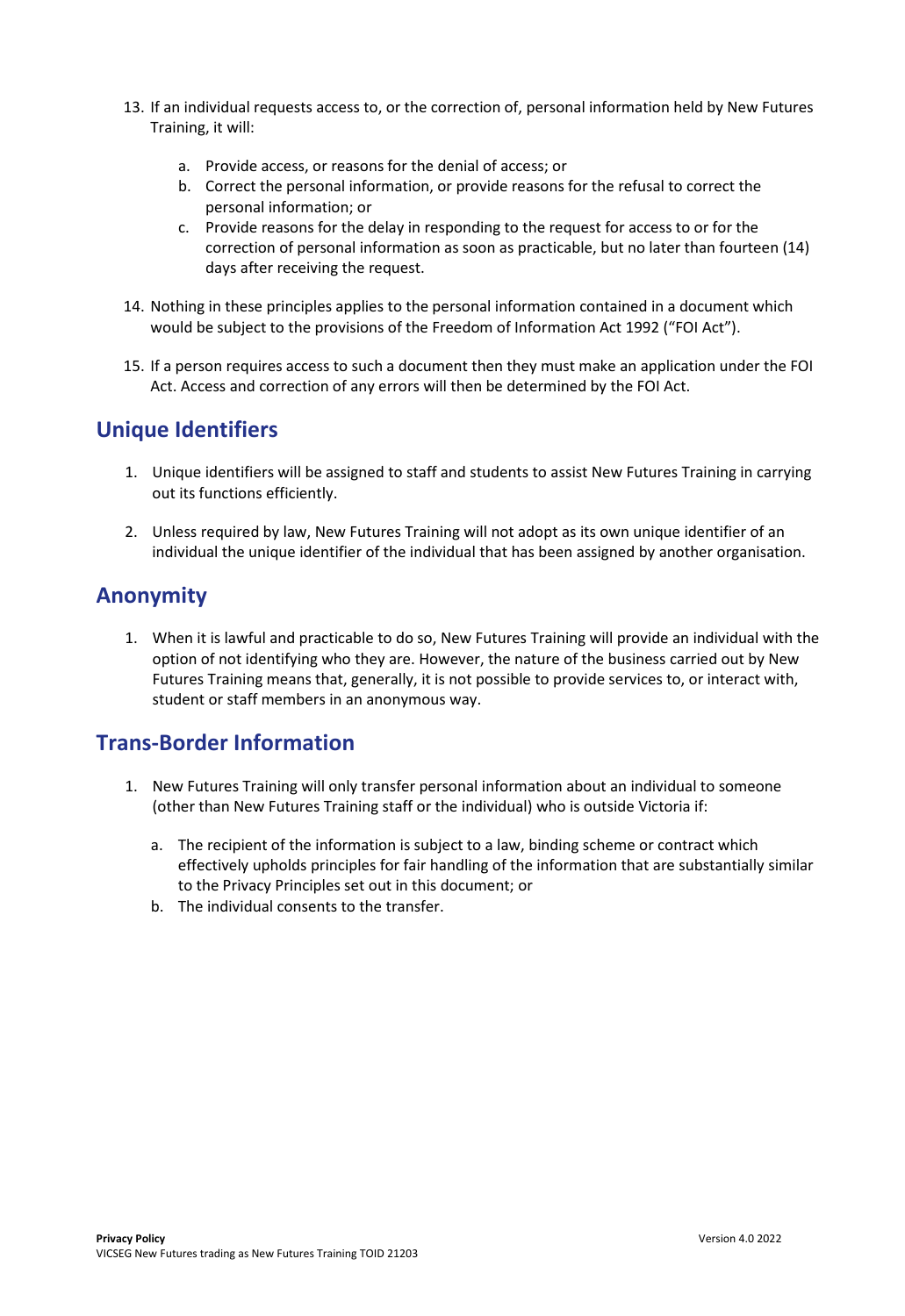# **Sensitive Information**

- 1. New Futures Training will not collect sensitive information about an individual unless:
	- a. The individual has consented; or
	- b. The collection is required under law. Or
	- c. The collection is necessary for the establishment, exercise or defence of a legal or equitable claim.
- 2. New Futures Training may collect sensitive information about an individual if the information is necessary relevant to government funded targeted welfare or educational services and there is no reasonably practicable alternative to collecting the information; and it is impracticable for New Futures Training to seek the individual's consent to the collection.

#### **Privacy Notice**

New Futures Training incorporates the latest version of the Privacy Notice according to NCVER:

#### **Why we collect your personal information**

As a registered training organisation (RTO), we collect your personal information so we can process and manage your enrolment in a vocational education and training (VET) course with us.

#### **How we use your personal information**

We use your personal information to enable us to deliver VET courses to you, and otherwise, as needed, to comply with our obligations as an RTO.

#### **How we disclose your personal information**

We are required by law (under the *National Vocational Education and Training Regulator Act 2011* (Cth) (NVETR Act)) to disclose the personal information we collect about you to the National VET Data Collection kept by the National Centre for Vocational Education Research Ltd (NCVER). The NCVER is responsible for collecting, managing, analysing and communicating research and statistics about the Australian VET sector.

We are also authorised by law (under the NVETR Act) to disclose your personal information to the relevant state or territory training authority.

#### **How NCVER and other bodies handle your personal information**

NCVER will collect, hold, use and disclose your personal information in accordance with the law, including the *Privacy Act 1988* (Cth) (Privacy Act) and the NVETR Act. Your personal information may be used and disclosed by NCVER for purposes that include populating authenticated VET transcripts; administration of VET; facilitation of statistics and research relating to education, including surveys and data linkage; and understanding the VET market.

NCVER is authorised to disclose information to the Australian Government Department of Education, Skills and Employment (DESE), Commonwealth authorities, state and territory authorities (other than registered training organisations) that deal with matters relating to VET and VET regulators for the purposes of those bodies, including to enable:

- administration of VET, including program administration, regulation, monitoring and evaluation
- facilitation of statistics and research relating to education, including surveys and data linkage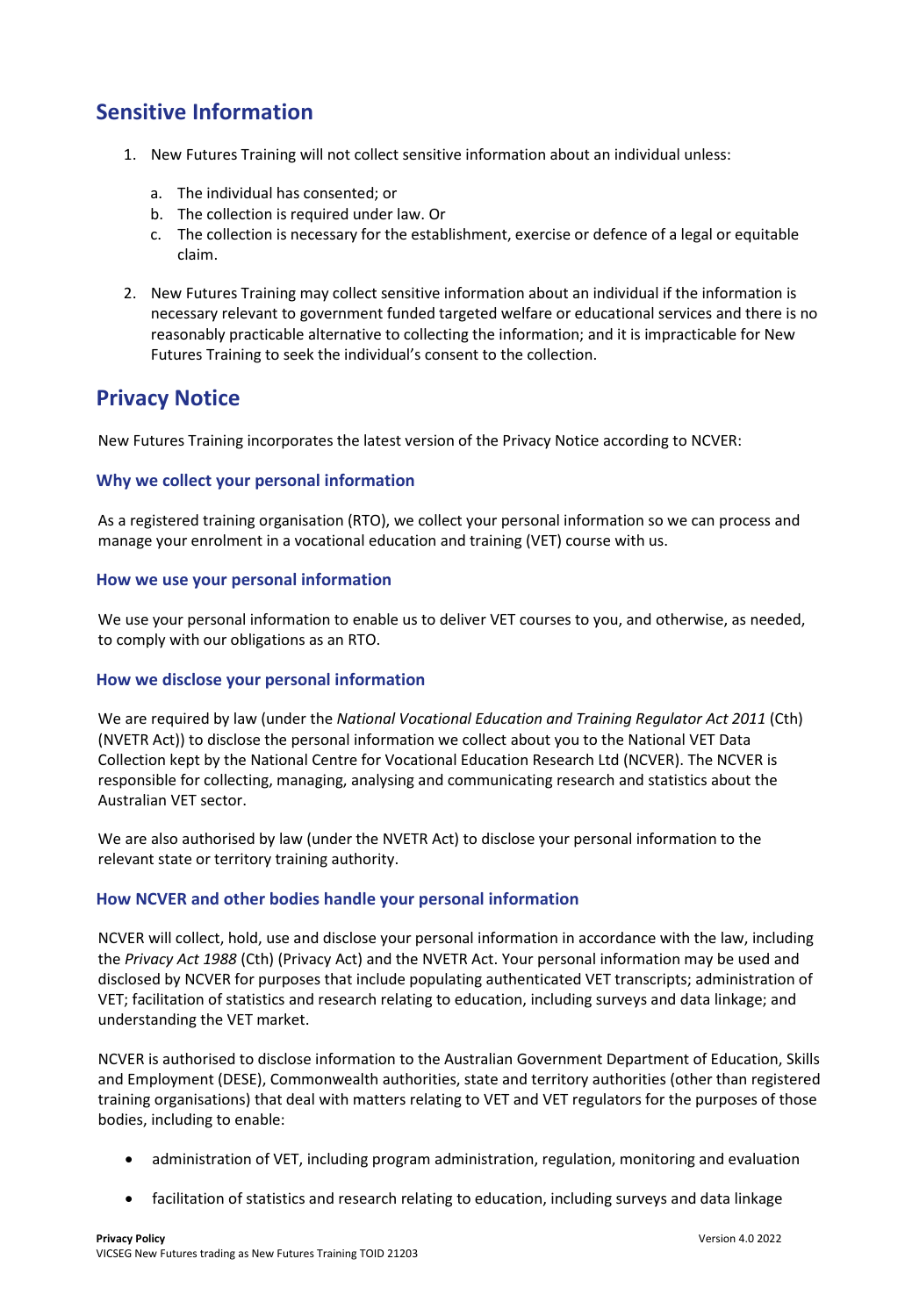• understanding how the VET market operates, for policy, workforce planning and consumer information.

NCVER may also disclose personal information to persons engaged by NCVER to conduct research on NCVER's behalf.

NCVER does not intend to disclose your personal information to any overseas recipients.

For more information about how NCVER will handle your personal information please refer to the NCVER's Privacy Policy at [www.ncver.edu.au/privacy.](http://www.ncver.edu.au/privacy)

If you would like to seek access to or correct your information, in the first instance, please contact your RTO using the contact details listed below.

DESE is authorised by law, including the Privacy Act and the NVETR Act, to collect, use and disclose your personal information to fulfil specified functions and activities. For more information about how the DESE will handle your personal information, please refer to the DESE VET Privacy Notice at [https://www.dese.gov.au/national-vet-data/vet-privacy-notice.](https://www.dese.gov.au/national-vet-data/vet-privacy-notice)

### **Surveys**

You may receive a student survey which may be run by a government department or an NCVER employee, agent, third-party contractor or another authorised agency. Please note you may opt out of the survey at the time of being contacted.